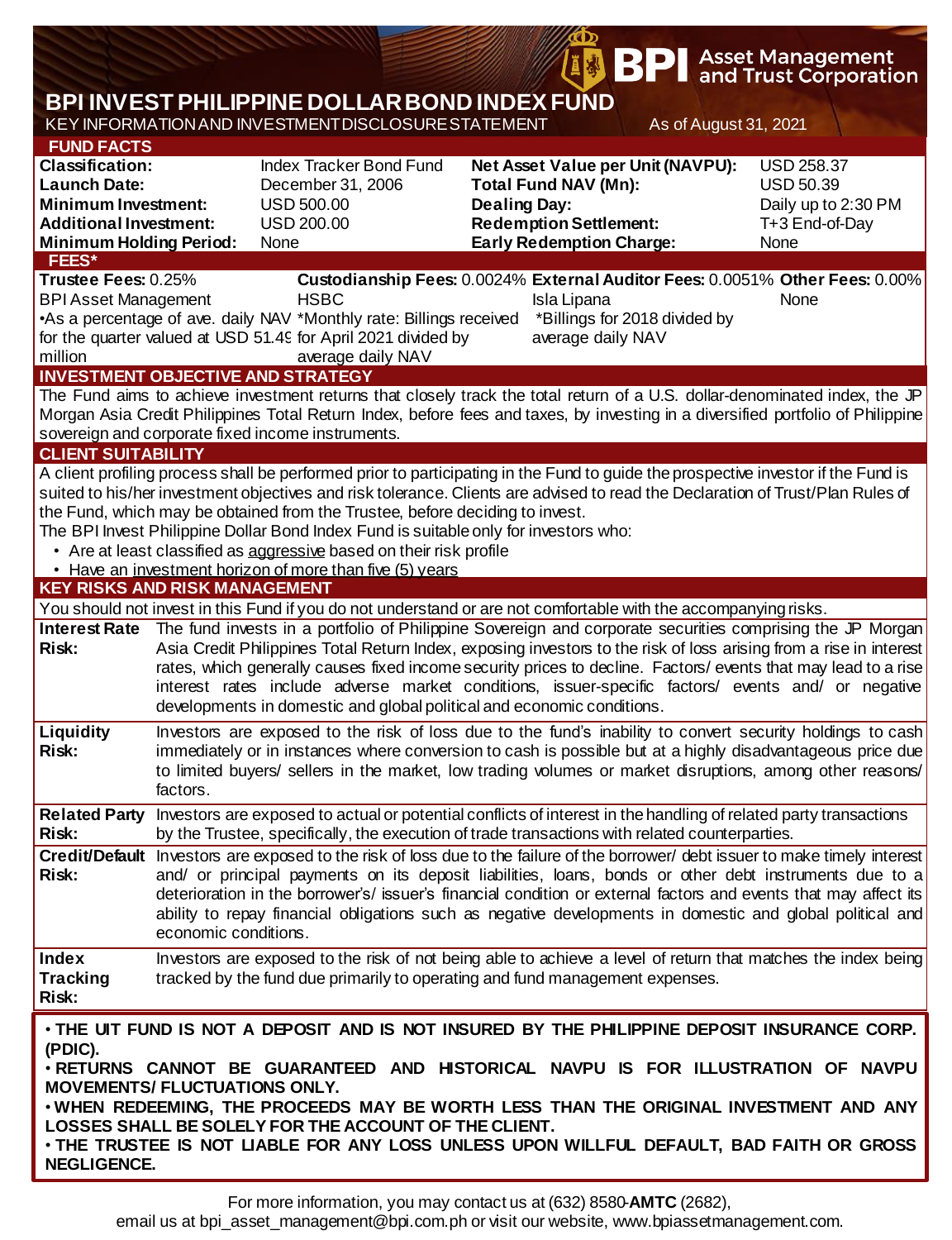## **FUND PERFORMANCE AND STATISTICS AS OF AUGUST 31, 2021**

(Purely for reference purposes and is not a guarantee of future results)



**Fund 0.93 2.12 3.22 3.57 23.63 158.37 Benchmark** 0.97 2.11 3.39 3.87 25.23 173.94

\*Benchmark is the JP Morgan Asia Credit Philippines Total Return

**Fund 3.57 3.59 7.33 4.97 3.81 6.68 Benchmark** 3.87 3.94 7.79 5.35 4.16 7.11

**Fund 0.93 6.87 13.27 -0.73 5.85 41.36 Benchmark** 1.11 7.30 13.95 -0.61 6.36 45.61

**1 mo 3 mo 6 mo 1YR 3YRS S.I.<sup>2</sup>**

**1YR 2YRS 3YRS 4YRS 5YRS S.I.**

**YTD 2020 2019 2018 2017 2016**

| <b>NAVPU over the past 12 months</b>     |        |
|------------------------------------------|--------|
| Highest                                  | 246.74 |
| Lowest                                   | 258.37 |
| <b>STATISTICS</b>                        |        |
| <b>Weighted Ave Duration (Yrs)</b>       | 7.67   |
| Volatility, Past 1 Year (%) <sup>3</sup> | 3.16   |
| Port. Weighted Yield to Maturity (%)     | 2.39   |
| <b>Current Number of Holdings</b>        | 72     |
| Tracking Error $(3-Yr)^4$ (%)            |        |

<sup>1</sup>Returns are net of fees.

<sup>2</sup>Since Inception

<sup>3</sup>Measures the degree to which the Fund fluctuates vis-à-vis its average return over a period of time.

<sup>4</sup>Measure of deviation between the Fund's return and benchmark returns. A lower number means the Fund's return is closely aligned with the benchmark. 5 Includes accrued income, investment securities purchased, accrued expenses, etc.

\*Declaration of Trust is available upon request through branch of account.

| <b>PORTFOLIO COMPOSITION</b>                        |           | <b>TOP TEN HOLDINGS</b> |                 |           |
|-----------------------------------------------------|-----------|-------------------------|-----------------|-----------|
| <b>Allocation</b>                                   | % of Fund | <b>Name</b>             | <b>Maturity</b> | % of Fund |
| Government                                          | 58.07     | <b>RoP Bonds</b>        | 2/2/2030        | 5.45      |
| Corporates                                          | 39.87     |                         |                 |           |
| Cash                                                | 0.22      | <b>RoP Bonds</b>        | 1/20/2040       | 4.75      |
| Time deposits and money market                      | 0.44      | <b>RoP Bonds</b>        | 2/1/2028        | 4.00      |
| Other receivables – net of liabilities <sup>5</sup> | 1.41      | <b>RoP Bonds</b>        | 10/23/2034      | 3.97      |
| <b>Maturity Profile</b>                             |           | <b>RoP Bonds</b>        | 2/2/2042        | 3.85      |
| Cash and Less than 1 Year                           | 3.30      | <b>RoP Bonds</b>        | 1/14/2031       | 3.66      |
| Between 1 and 3 Years                               | 14.79     | <b>RoP Bonds</b>        | 3/16/2025       | 3.44      |
| Between 3 and 5 Years                               | 24.28     | <b>RoP Bonds</b>        | 3/1/2041        | 3.43      |
| Between 5 and 7 Years                               | 5.94      |                         | 7/6/2046        | 3.18      |
| Between 7 and 10 Years                              | 20.92     | <b>RoP Bonds</b>        |                 |           |
| More than 10 Years                                  | 30.78     | <b>RoP Bonds</b>        | 1/13/2037       | 3.04      |

## **RELATED PARTY TRANSACTIONS\***

**CUMULATIVE PERFORMANCE (%) <sup>1</sup>**

Index

**ANNUALIZED PERFORMANCE (%) <sup>1</sup>**

**CALENDAR YEAR PERFORMANCE (%) <sup>1</sup>**

The Fund has investments and trade transactions with BPI Asset Management and Trust Corporation (BPI AMTC):

Ayala Corporation – USD 0.69 million, AC Energy – USD 0.88 million, Bank of the Philippine Islands – USD 0.22 million Globe Telecom – USD 0.57 million, Manila Water Company, Inc. – USD 0.43 million

Investments in the said outlets were approved by the BPI AMTC's Board of Directors. Likewise, all related party transactions are conducted on an arm's length and best execution basis and within established limits.

\* Related party in accordance with BPI AMTC's internal policy.